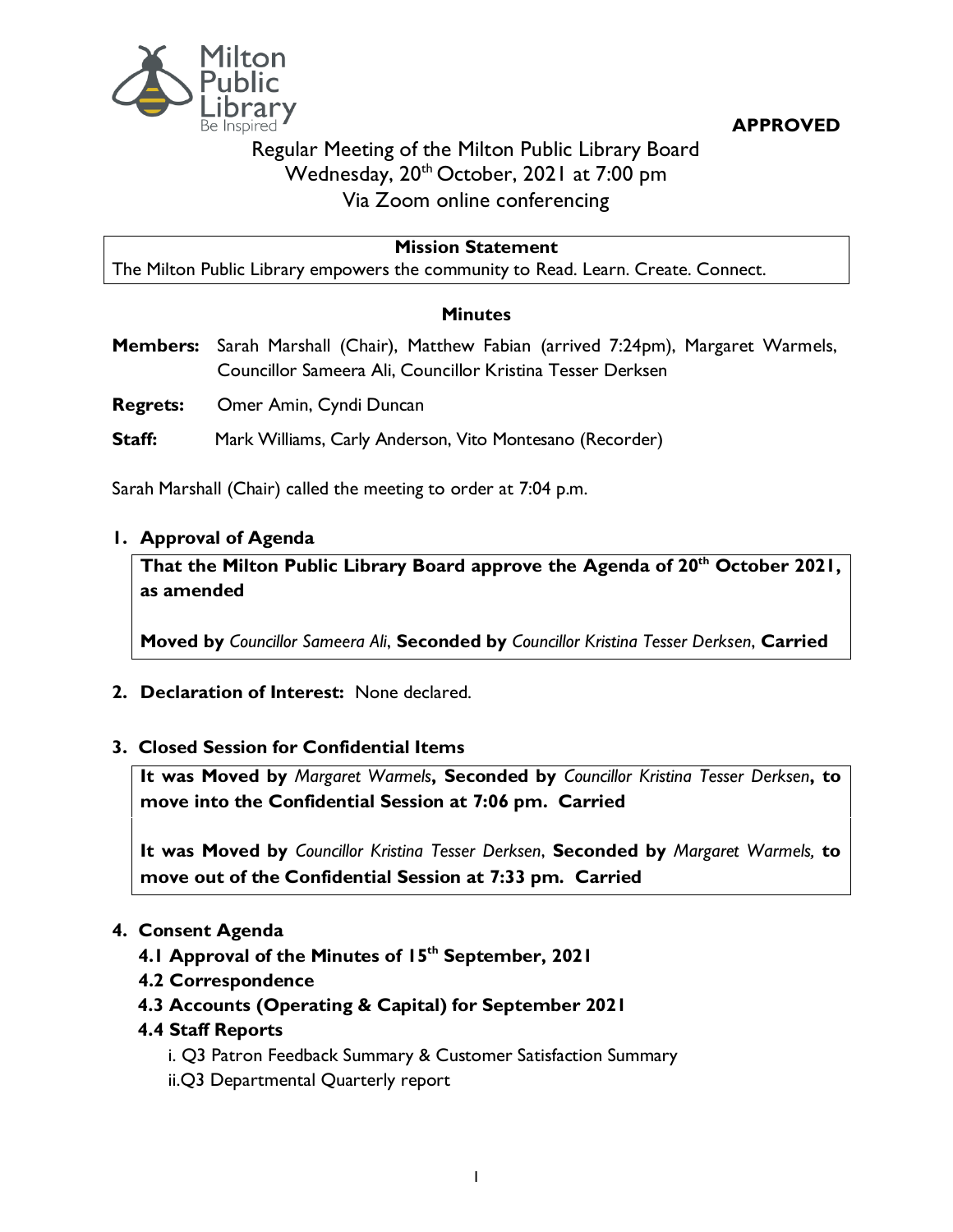

#### **Motion #21-1795**

**That the Milton Public Library Board approve the Consent Agenda for 20th October, 2021**

**Moved by** *Councillor Kristina Tesser Derksen,* **Seconded by** *Matthew Fabian,* **Carried**

### **5. Information Items:**

### **5.1 Canada Healthy Communities Initiative**

Williams informed the Board that MPL was the successful recipient of a Canada Healthy Communities Initiative grant of \$50,000. The grant application had a stated intention of "creating an indigenous community garden to support the beehives". This grant will enable staff to move forward with the project, resulting in a more inclusive, sustainable and user friendly outdoor environment at Beaty Branch.

### **5.2 Staffing Update – Teen Librarian & M&C Assistant**

Williams informed the Board that Alex Wright has been hired as the new Teen Librarian and Samira Chowdhury has been hired as the new Marketing & Communications Assistant. Both commenced their employment on  $12<sup>th</sup>$  October 2021.

#### **6. Decision Items**

#### **6.1 Digitisation Projects: Fee Structure Report**

Carly Anderson, Deputy Chief Librarian, presented the Board with the proposed Fee Structure for the Digitisation Projects. MPL plans to extend digital reproduction services to community and external partners. The ongoing fee structure will be reviewed as part of the Fines and Fee Structure review, completed annually.

#### **Motion #21-1796**

**That the Milton Public Library Board approve the Digitisation Projects: Fee Structure**

**Moved by** *Councillor Kristina Tesser Derksen,* **Seconded by** *Margaret Warmels*, **Carried**

#### **6.2 Draft 2022 Operating Budget Recommendation**

Williams presented the Draft 2022 Operating Budget to the Board. MPL staff are forecasting an increase of 5.3% in order to achieve status quo in 2022. This includes costs associated with staff reaching the top of the salary grid as well as maintaining Pay Equity. Staff will continue to work closely with Finance Staff at the Town of Milton to reflect any updates to the approach being taken and the amounts likely to be approved by Council.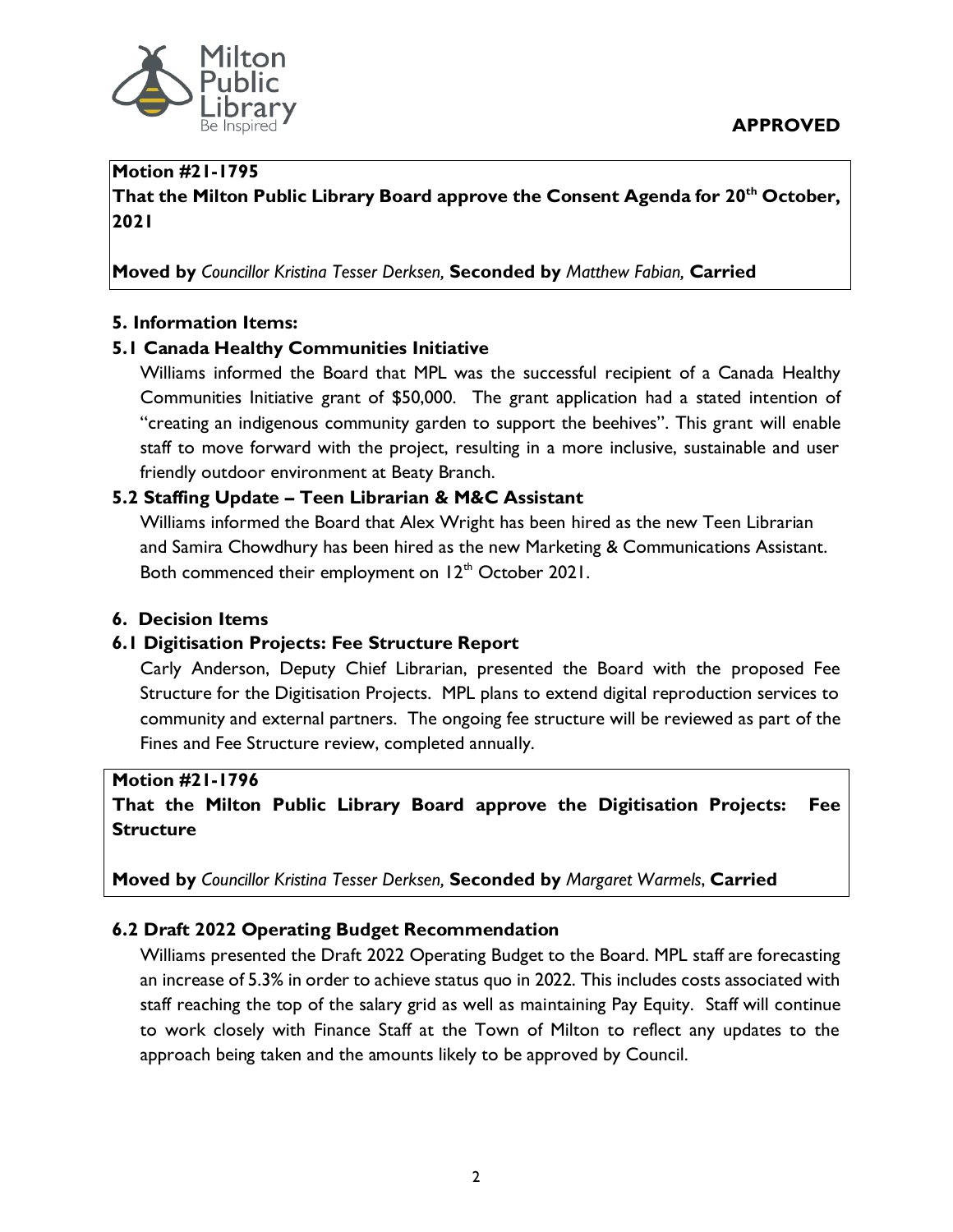

#### **Motion #21-1797 That the Milton Public Library Board approve the proposed 2022 Operating Budget Recommendation**

**Moved by** *Matthew Fabian,* **Seconded by** *Councillor Kristina Tesser Derksen*, **Carried**

### **6.3 Draft 2022 Capital Budget and 10 Year Capital Forecast 2022 - 2031**

Williams presented the Draft 2022 Capital Budget and 10-Year Capital Forecast to the Board. MPL has four Capital items going forward in 2022 for a total budget being submitted of \$1,121,600. Ongoing items in the 10-Year Capital forecast include Facilities, Collection Materials and Furnishings.

## **Motion #21-1798 That the Milton Public Library Board approve the 2022 Capital Budget and 10-Year Capital Forecast 2022 - 2031**

**Moved by** *Matthew Fabian,* **Seconded by** *Councillor Sameera Ali*, **Carried**

#### **6.4 Website Update Budget Increase Request**

Williams updated the Board on the progress of the Website re-development. The MPL team have discovered that there is need for enhanced functionality requirements and that these requirements will require additional funds. It is expected that this can be paid through the expected 2021 year-end surplus.

### **Motion #21-1799**

**That the Milton Public Library Board approve the Website Update Budget Increase Request**

**Moved by** *Councillor Kristina Tesser Derksen,* **Seconded by** *Matthew Fabian*, **Carried**

# **6.5 Children's Rights in the Library Policy recommendation**

Williams presented the "Children's Rights in the Library" policy as part of the regular review schedule. No significant changes are being recommended, however the policy has been reworded to be more legible.

#### **Motion #21-1800**

**That the Milton Public Library Board approve the policy "Children's Rights in the Library"**

**Moved by** *Councillor Sameera Ali,* **Seconded by** *Matthew Fabian*, **Carried**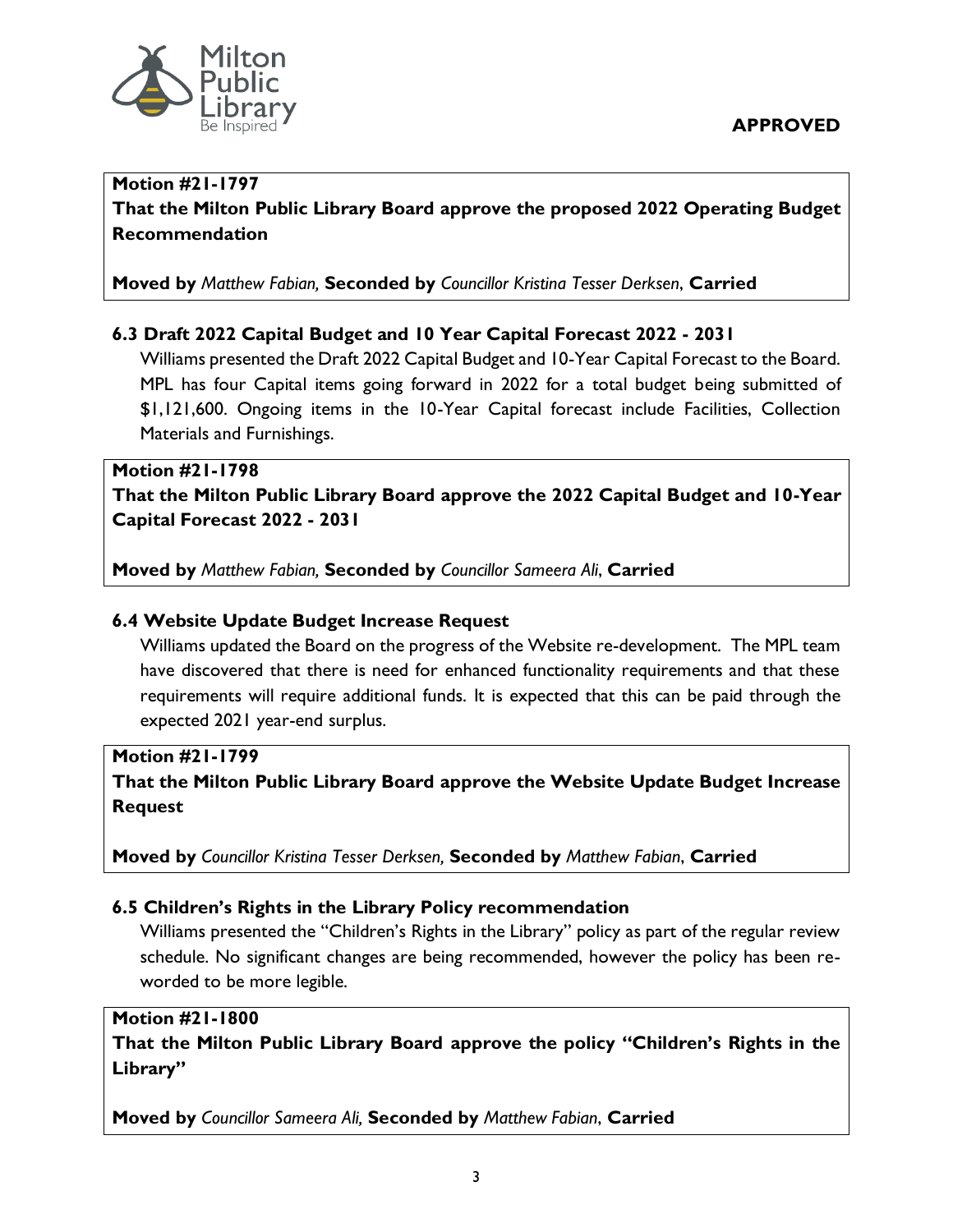

#### **APPROVED**

### **6.6 Draft Teen Rights in the Library Policy recommendation**

Williams presented the "Teen's Rights in the Library" policy as part of the regular review schedule. No significant changes are being recommended, however the policy has been reworded to be more legible.

#### **Motion #21-1801**

**That the Milton Public Library Board approve the policy "Teen Rights in the Library"**

**Moved by** *Councillor Sameera Ali,* **Seconded by** *Councillor Kristina Tesser Derksen*, **Carried**

# **7. Reports and Updates**

### **7.1 Chief Librarian's Monthly Report**

Williams highlighted some key activities from September 2021:

- Williams reported that subsequent to a virtual meeting with Rebecca Raven, Director PLL, he will be participating in the Mentoring cohort as a mentor and Carly Anderson, Deputy Chief Librarian, will be a participant
- Williams is participating in the Working Group on Intellectual Freedom, with the Centre for Free Expression at Ryerson University and working with the group to keep develop formalised Intellectual Freedom training/ coursework for libraries
- Williams hosted the Canoe install at Beaty Branch along with representatives from MCRC, HEN, MP Adam Van Koeverden, MPP Parm Gill and Mayor Gord Krantz
- Deputy Chief Librarian has settled well into her new role over the past few weeks
- Senior Manager, HR, is leading work well with IDEA and has submitted an application to the ULC Innovation Awards
- MPL hosted a couple of events in recognition of the National Day for Truth and Reconciliation: author Michelle Good discussed her book *Five Little Indians,* as well there was an event especially for children in honour of Orange Shirt Day with author David A Robertson to discuss his junior fiction novel *The Barren Grounds*, with over 800 elementary school-aged children attending.
- MPL's Diversity Audit of the Children's Junior Picture books is complete. All books in the collection have been surveyed, and the author's provenance researched and recorded. The next step in the project is to analyse the data, and begin assessing conclusions.
- Staff launched an online exhibit highlighting MPL's history from inception as a Mechanics Institute in 1855 in the third week of September. Patrons received the project well, and there were 174 page views in two weeks.
- The Mobile App's usage increased approximately 87% over the same period in 2020. About 380 items were checked out using the App's Self Checkout option in the month of September.